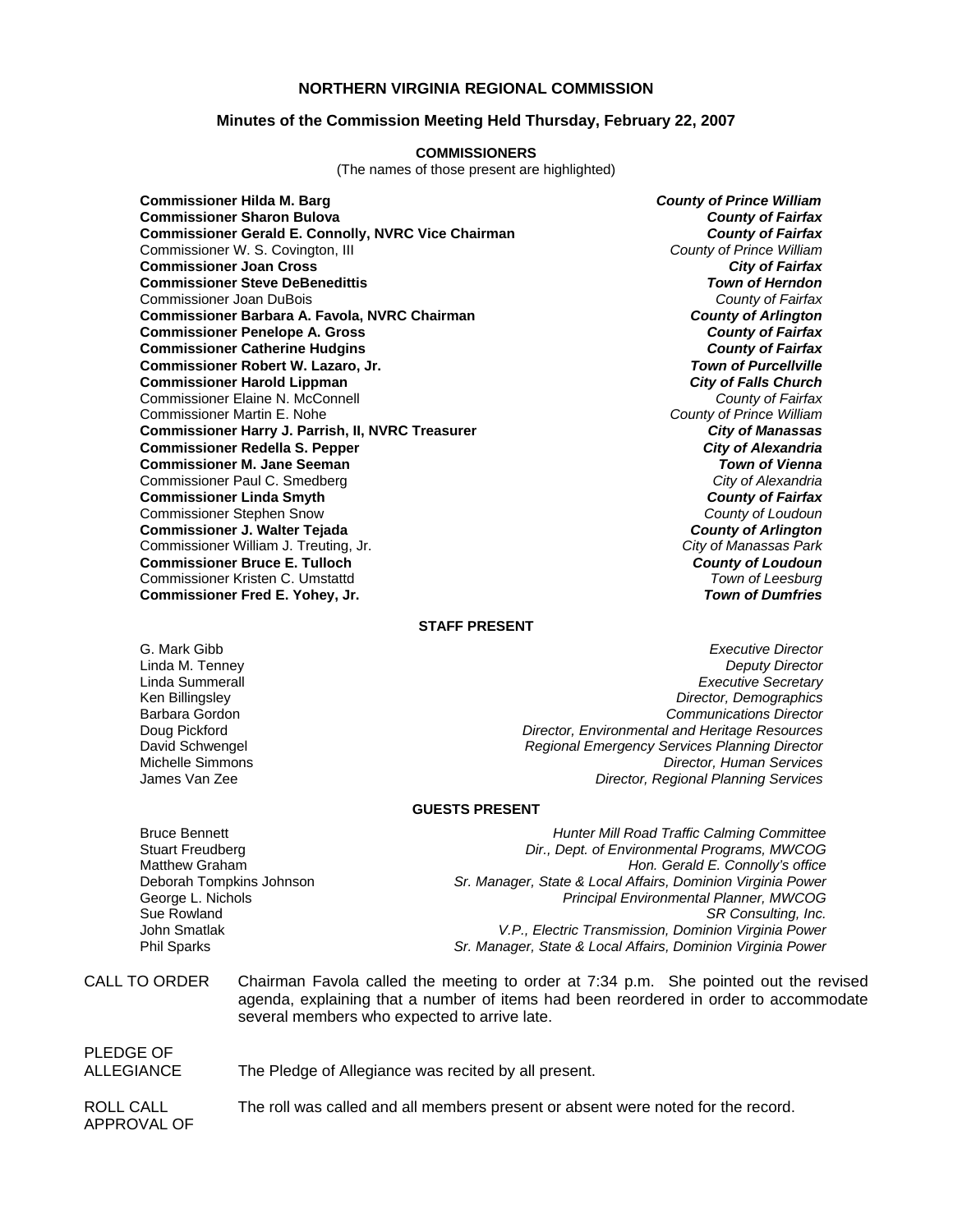Summary Minutes of the Commission February 22, 2007 Page 2

MINUTES Commissioner Parrish moved approval of the minutes of the January 25 meeting and the February 1 meeting. The motion was seconded. Commissioner Gross pointed out that she did not attend the February 1 meeting and requested that the minutes be corrected. Both sets of minutes were unanimously approved.

# EXECUTIVE DIRECTOR'S

REPORT Mr. Gibb's report, in printed PowerPoint format, was distributed. He reviewed highlights on:

- Regional Water Supply The 23 incorporated municipalities will sign the agreement next month. Staff expects to hold a formal signing ceremony at the Commission's March 22 meeting.
- 2-1-1 Human Services Information & Referral A website (211metrodc.org) with a searchable database was launched last week. NVRC is one of the participating organizations in that website. Northern Virginia still lacks adequate state funding to permit 24-hour participation in the call center.
- Positive Livin' This small, community-based, nonprofit HIV/AIDS service provider will close February 28 due to lack of funding. The 40 clients served by this nonprofit, located in Fairfax County's Route One corridor, will be absorbed by three larger service providers.
- MMRS The program is nearing completion of purchasing the needed equipment and pharmaceuticals.
- Cameron Run/ Holmes Run Feasibility Study This program has launched an enewsletter.
- *Guidebook for Maintaining Stormwater Systems* NVRC's latest publication was distributed around the table. Copies will be given to the member governments to distribute.
- *Low Impact Development Manual* Commissioner Smyth asked about the status of this publication. Mr. Gibb explained that Fairfax County staff are looking at six practices and NVRC staff are looking at an additional six practices for inclusion in the manual. The work group meets next month and anticipates publishing the guide this spring.
- Herndon Town Council Retreat Mr. Gibb reported that the Herndon Town Council has held its envisioning sessions over two weekends in NVRC's conference room. Commissioner DeBenedittis reported the process was helpful and thanked Mr. Gibb for the use of the facilities.

# CHAIRMAN'S

REPORT Chairman Favola announced that next month's meeting presentation will focus on immigrant issues in Northern Virginia, basically the demographics and methods for integrating immigrant populations in our communities; federal immigration policy will not be discussed at this presentation. Commissioner Barg suggested inviting staff members of various federal agencies so they can better understand the region.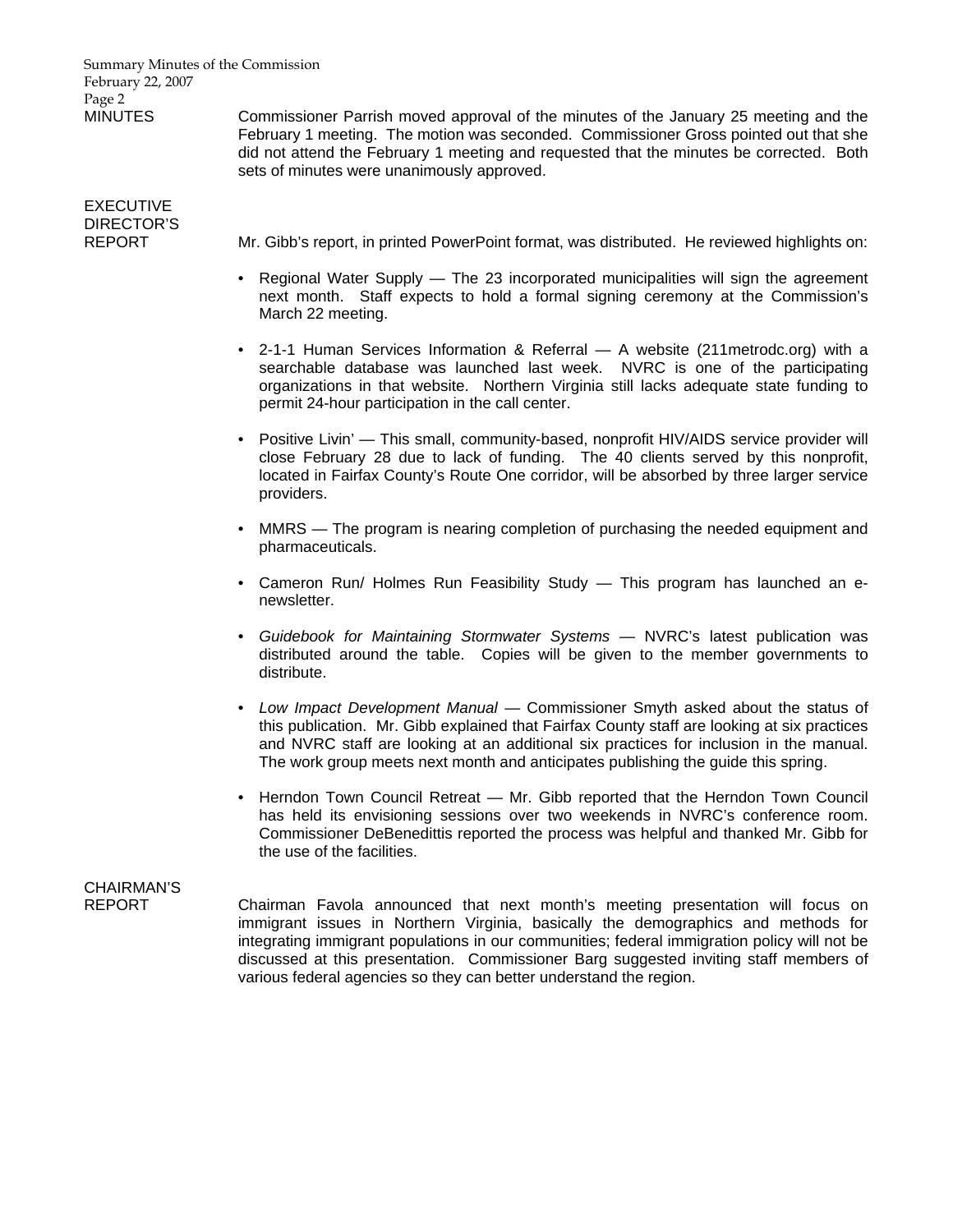Summary Minutes of the Commission February 22, 2007 Page 3 **COMMITTEE** REPORTS *Operations* Commissioner Parrish reported the Operations Committee met immediately before the Commission meeting. Financial activities were reviewed and the Commission continues to operate in the black. The committee also adopted the Family and Medical Leave Policy. While the Commission falls under the federal act, it is not required to use the policy because it has less than 25 employees. However, the committee and management agreed it is beneficial to use the policy. PRESENTATION Future Energy Needs of Northern Virginia Chairman Favola welcomed Phil Sparks, Senior Manager, State & Local Affairs, with Dominion Virginia Power. In turn, he introduced John Smatlak, Vice President, Electric Transmission, in the Richmond office, and Deborah Tompkins Johnson, Senior Manager, State & Local Affairs, in the Woodbridge office. Mr. Sparks added that he and Ms. Johnson made a similar presentation last month to the Northern Virginia Chief Administrative Officers. *John Smatlak* A number of transmission lines serving Northern Virginia are overloaded for numerous reasons, including: • explosive regional growth; • the average household uses 9% more electricity than it did 13 years ago; and • Northern Virginia is a data center hub; data centers are typically 15-25 times more energy intensive than office buildings. If the situation is not rectified, rolling blackouts could occur by 2011. Federal law requires electrical utilities to ensure transmission reliability. A study performed by the federal Dept. Of Energy finds that Northern Virginia is part of the "critical congestion area." Virginia Dominion Power uses transmission best practices and models the flow of electricity annually. The modeling shows the best solution is to build a transmission line from Mt. Storm, West Virginia, to the Loudoun substation; other solutions would not solve the overloads. Once a solution is determined, the utility is charged with finding a route that has the least impact; location of houses, historical sites, and environmentally sensitive areas are taken into consideration, and existing corridors are often followed. *questions and answers* Commissioner Parrish asked how the utility would let the public know about upcoming rolling blackouts. Mr. Smatlak replied they would use the media. Responding to Commissioner Barg's concerns about the effect of blackouts on hospitals, Mr. Smatlak said hospitals would be exempt, but rolling blackouts would affect traffic signals, nursing homes, dialysis centers, etc. Responding to Commissioner Bulova, Mr. Smatlak said the utility undergrounds transmission lines where it is not feasible to place the lines above ground. It is typically six to ten times as costly underground the lines. If an underground line fails, it takes approximately one month to repair. Mr. Smatlak agreed with Chairman Favola's observation that the frequency of outages occurs more often with overhead lines, but the duration is much longer for underground lines. In this case, the utility would want to convert the electricity to direct current, at an estimated cost of \$1.7 billion. Commissioner Seeman commented that the proposed additional transmission line provides

only a short-term solution, to 2013 or 2014. Mr. Smatlak replied that this solution provides a direct line to Northern Virginia, where the power is needed. Additionally, this is the first of three additional lines in the larger PJM grid region, stretching from Chicago to New Jersey. Those two additional lines outside Northern Virginia will supply the region through 2020.